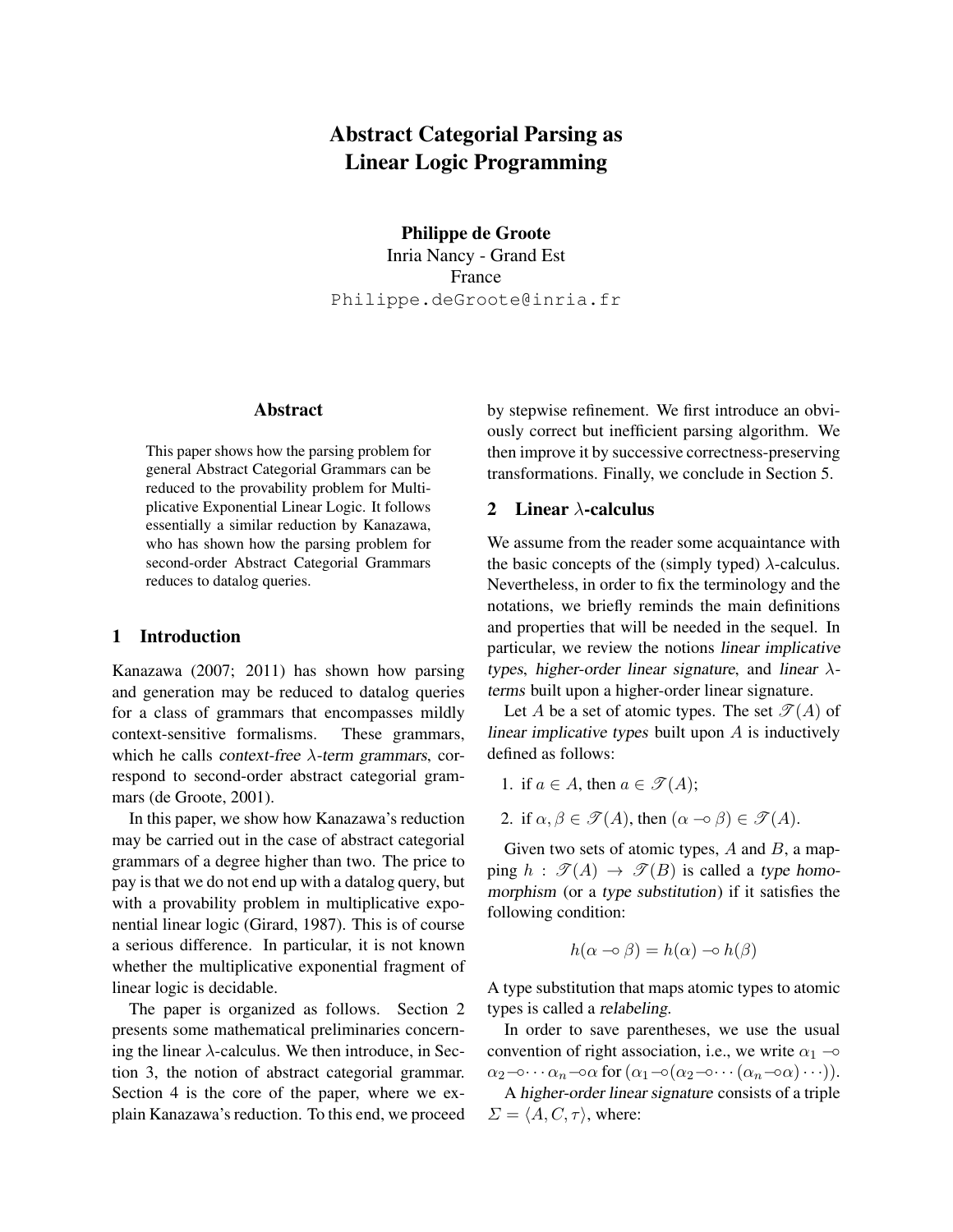- 1. A is a finite set of atomic types;
- 2. C is a finite set of constants;
- 3.  $\tau : C \rightarrow \mathcal{I}(A)$  is a function that assigns to each constant in  $C$  a linear implicative type in  $\mathcal{T}(A)$ .

Given, a higher-order linear signature  $\Sigma$ , we write  $A_{\Sigma}$ ,  $C_{\Sigma}$ , and  $\tau_{\Sigma}$ , for its respective components.

The above notion of linear implicative type is isomorphic to the usual notion of simple type. Consequently, there is no technical difference between a higher-order linear signature and a higher-order signature. The only reason for using the word linear is to emphasize that we will be concerned with the typing of the linear  $\lambda$ -terms, i.e., the  $\lambda$ -terms whose typing system corresponds to the implicative fragment of multiplicative linear logic (Girard, 1987).

Let X be a infinite countable set of  $\lambda$ -variables. The set  $\Lambda(\Sigma)$  of linear  $\lambda$ -terms built upon a higherorder linear signature  $\Sigma$  is inductively defined as follows:

- 1. if  $c \in C_{\Sigma}$ , then  $c \in \Lambda(\Sigma)$ ;
- 2. if  $x \in X$ , then  $x \in \Lambda(\Sigma)$ ;
- 3. if  $x \in X$ ,  $t \in \Lambda(\Sigma)$ , and x occurs free in t exactly once, then  $(\lambda x. t) \in \Lambda(\Sigma)$ ;
- 4. if  $t, u \in \Lambda(\Sigma)$ , and the sets of free variables of t and u are disjoint, then  $(t u) \in \Lambda(\Sigma)$ .

 $\Lambda(\Sigma)$  is provided with the usual notions of captureavoiding substitution,  $\alpha$ -conversion,  $\beta$ -reduction, and  $\eta$ -reduction (Barendregt, 1984). Let t and u be linear  $\lambda$ -terms. We write  $t \rightarrow_{\beta} u$  and  $t =_{\beta} u$  for the relations of  $\beta$ -reduction and  $\beta$ -conversion, respectively, We use similar notations for the relations of reduction and conversion induced by  $\eta$  and  $\beta\eta$ .

Let  $\Sigma_1$  and  $\Sigma_2$  be two signatures. We say that a mapping  $h : \Lambda(\Sigma_1) \to \Lambda(\Sigma_2)$  is a  $\lambda$ -term homomorphism if it satisfies the following conditions:

$$
h(x) = x
$$
  
 
$$
h(\lambda x. t) = \lambda x. h(t)
$$
  
 
$$
h(t u) = h(t) (h(u))
$$

Given a higher-order linear signature  $\Sigma$ , each linear  $\lambda$ -term in  $\Lambda(\Sigma)$  may possibly be assigned a linear implicative type in  $\mathscr{T}(A_{\Sigma})$ . This type assignment obeys the following typing rules:

$$
\vdash_{\varSigma} c : \tau_{\varSigma}(c) \quad \text{(cons)}
$$
\n
$$
x : \alpha \vdash_{\varSigma} x : \alpha \quad \text{(VAR)}
$$
\n
$$
\frac{\Gamma, x : \alpha \vdash_{\varSigma} t : \beta}{\Gamma \vdash_{\varSigma} (\lambda x. t) : (\alpha \multimap \beta)} \text{ (ABS)}
$$

 $\Gamma\vdash_{\Sigma} t : (\alpha \multimap \beta) \qquad \Delta \vdash_{\Sigma} u : \alpha$  $\frac{\Gamma(\alpha + \mu)}{\Gamma, \Delta \vdash_{\Sigma} (t u) : \beta}$  (APP)

where  $\text{dom}(\Gamma) \cap \text{dom}(\Delta) = \emptyset$ .

We end this section by reviewing some properties that will turn out to be useful in the sequel.

The set of linear  $\lambda$ -terms being a subset of the set of simply typed  $\lambda$ -terms, it inherits the universal properties of the latter (e.g., strong normalization, or existence of a principal type scheme). It also satisfies the usual subject-reduction property.

**Proposition 1** *Let*  $\Sigma$ *, t, u,*  $\Gamma$ *<i>, and*  $\alpha$  *be such that*  $\Gamma \vdash_{\Sigma} t : \alpha$  and  $t \rightarrow_{\beta} u$ . Then  $\Gamma \vdash_{\Sigma} u : \alpha$ .  $\square$ 

The set of simply typed  $\lambda$ -terms, which is not closed in general under  $\beta$ -expansion, is known to be closed under *linear*  $\beta$ -expansion. Consequently, the set of linear  $\lambda$ -terms satisfies the subject-expansion property.

**Proposition 2** *Let*  $\Sigma$ *, t, u,*  $\Gamma$ *<i>, and*  $\alpha$  *be such that*  $\Gamma \vdash_{\Sigma} u : \alpha$  and  $t \rightarrow_{\beta} u$ . Then  $\Gamma \vdash_{\Sigma} t : \alpha$ .  $\Box$ 

The subject-reduction property also holds for the relation of  $\beta\eta$ -reduction. This is not the case, however, for the subject-expansion property. This possible difficulty may be circumvented by using the notion of  $\eta$ -long form.

A linear  $\lambda$ -term is said to be in  $\eta$ -long form when every of its sub-terms of functional type is either a  $\lambda$ -abstraction or the operator of an application. The set of linear  $\lambda$ -terms in  $\eta$ -long forms is closed under both  $\beta$ -reduction and  $\beta$ -expansion. Consequently, the following proposition holds.

Proposition 3 *Let* t *and* u *be* λ*-terms in* η*-long forms. Then,*  $t =_{\beta\eta} u$  *if and only if*  $t =_{\beta} u$ .  $\Box$ 

In the sequel, we will often assume that the linear  $\lambda$ terms under consideration are in  $\eta$ -long forms. This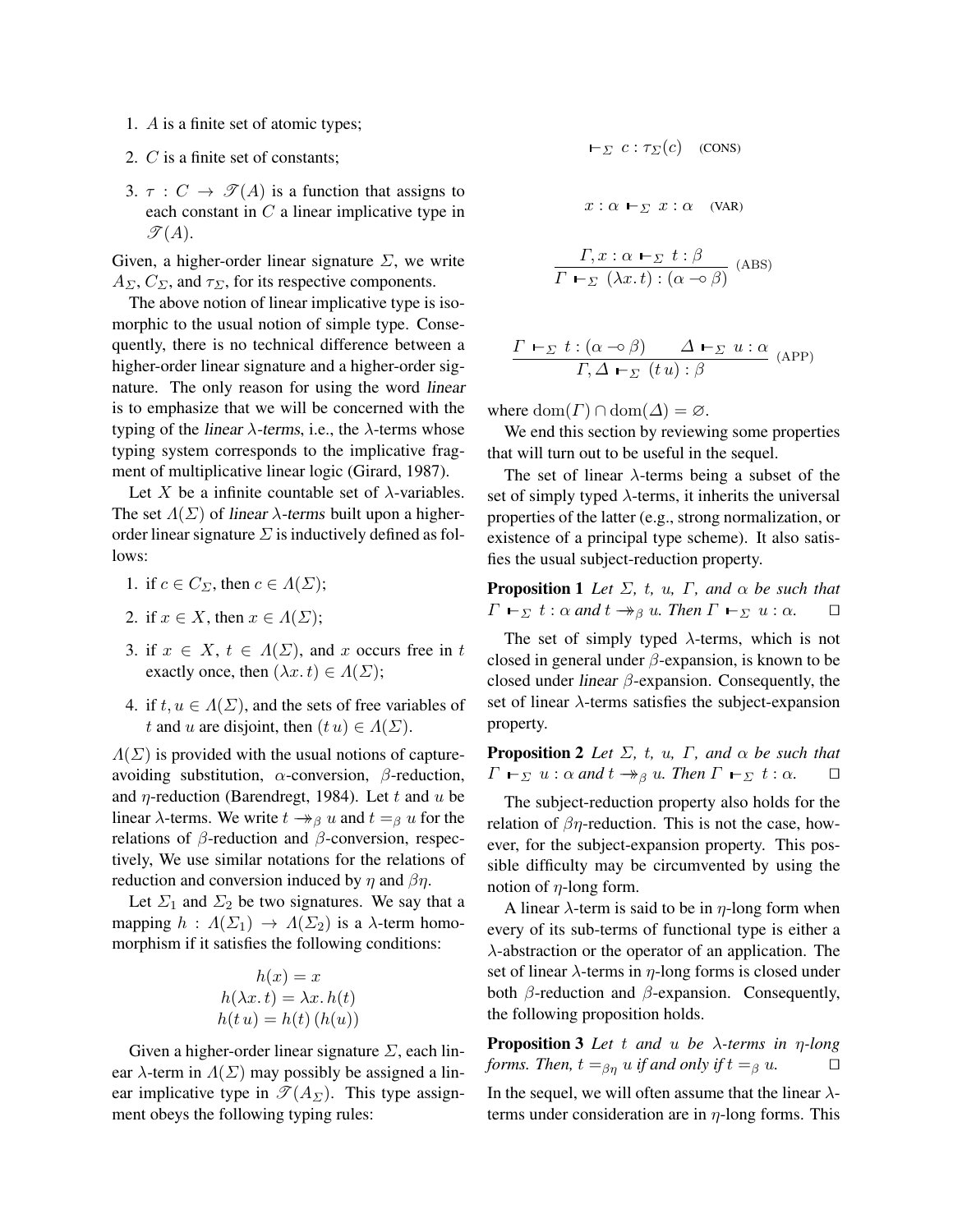will allow us to only consider  $\beta$ -reduction and  $\beta$ expansion, while using the relation of  $\beta\eta$ -conversion as the notion of equality between linear  $\lambda$ -terms.

Finally, it is known from a categorical coherence theorem that every balanced simple type is inhabited by at most one  $\lambda$ -term up to  $\beta\eta$ -conversion (see (Babaev and Solov'ev, 1982; Mints, 1981)). It is also known that the principal type of a pure linear  $\lambda$ term is balanced (Hirokawa, 1991). Consequently, the following property holds.

Proposition 4 *Let* t *be a pure linear* λ*-term (i.e., a linear* λ*-term that does not contain any constant), and let*  $\Gamma$  –  $t$  :  $\alpha$  *be its principal typing. If u is a pure linear*  $\lambda$ -term such that  $\Gamma$  –  $u : \alpha$ , then  $t = \beta \eta u.$ 

### 3 Abstract Categorial Grammar

This section gives the definition of an abstract categorial grammar (ACG, for short) (de Groote, 2001).

We first define a lexicon to be a morphism between higher-order linear signatures. Let  $\Sigma_1$  =  $\langle A_1, C_1, \tau_1 \rangle$  and  $\Sigma_2 = \langle A_2, C_2, \tau_2 \rangle$  be two higherorder signatures. A lexicon  $\mathscr{L} : \Sigma_1 \to \Sigma_2$  is a realization of  $\Sigma_1$  into  $\Sigma_2$ , i.e., an interpretation of the atomic types of  $\Sigma_1$  as types built upon  $A_2$ , together with an interpretation of the constants of  $\Sigma_1$ as linear  $\lambda$ -terms built upon  $\Sigma_2$ . These two interpretations must be such that their homomorphic extensions commute with the typing relations. More formally, a lexicon  $\mathscr L$  from  $\Sigma_1$  to  $\Sigma_2$  is defined to be a pair  $\mathcal{L} = \langle F, G \rangle$  such that:

- 1.  $F : A_1 \rightarrow \mathcal{T}(A_2)$  is a function that interprets the atomic types of  $\Sigma_1$  as linear implicative types built upon  $A_2$ ;
- 2.  $G: C_1 \to A(\Sigma_2)$  is a function that interprets the constants of  $\Sigma_1$  as linear  $\lambda$ -terms built upon  $\Sigma_2$ ;
- 3. the interpretation functions are compatible with the typing relation, i.e., for any  $c \in C_1$ , the following typing judgement is derivable:

$$
\vdash_{\Sigma_2} G(c) : \hat{F}(\tau_1(c)) \tag{1}
$$

where  $\hat{F}$  is the unique homomorphic extension of F.

Remark that Condition (1) compels  $G(c)$  to be typable with respect to the empty typing environment. This means that G interprets each constant c as a closed linear  $\lambda$ -term. Now, defining G to be the unique homomorphic extension of  $G$ , Condition (1) ensures that the following commutation property holds for every  $t \in \Lambda(\Sigma_1)$ :

if 
$$
\vdash_{\Sigma_1} t : \alpha
$$
 then  $\vdash_{\Sigma_2} \hat{G}(t) : \hat{F}(\alpha)$ 

In the sequel, given such a lexicon  $\mathscr{L} = \langle F, G \rangle$ ,  $\mathscr{L}(a)$  will stand for either  $\hat{F}(a)$  or  $\hat{G}(a)$ , according to the context.

We now define an *abstract categorial grammar* as quadruple,  $\mathscr{G} = \langle \Sigma_1, \Sigma_2, \mathscr{L}, S \rangle$ , where:

- 1.  $\Sigma_1$  and  $\Sigma_2$  are two higher-order linear signatures; they are called the abstract vocabulary and the object vocabulary, respectively;
- 2.  $\mathscr{L}: \Sigma_1 \to \Sigma_2$  is a lexicon from the abstract vocabulary to the object vocabulary;
- 3. S is an atomic type of the abstract vocabulary; it is called the distinguished type of the grammar.

Every ACG  $\mathscr G$  generates two languages: an abstract language,  $A(\mathscr{G})$ , and an object language  $\mathcal{O}(\mathscr{G})$ .

The abstract language, which may be seen as a set of abstract parse structures, is the set of closed linear  $\lambda$ -terms built upon the abstract vocabulary and whose type is the distinguished type of the grammar. It is formally defined as follows:

$$
\mathcal{A}(\mathscr{G}) = \{ t \in \Lambda(\Sigma_1) : \vdash_{\Sigma_1} t : S \text{ is derivable} \}
$$

The object language, which may be seen as the set of surface forms generated by the grammar, is defined to be the image of the abstract language by the term homomorphism induced by the lexicon.

$$
\mathcal{O}(\mathscr{G}) = \{ t \in \Lambda(\Sigma_2) : \exists u \in \mathcal{A}(\mathscr{G}), t =_{\beta\eta} \mathscr{L}(u) \}
$$

Both the abstract language and the object language generated by an ACG are sets of linear  $\lambda$ terms. This allows more specific data structures such as strings, trees, or first-order terms to be represented. A string of symbols, for instance, can be encoded as a composition of functions. Consider an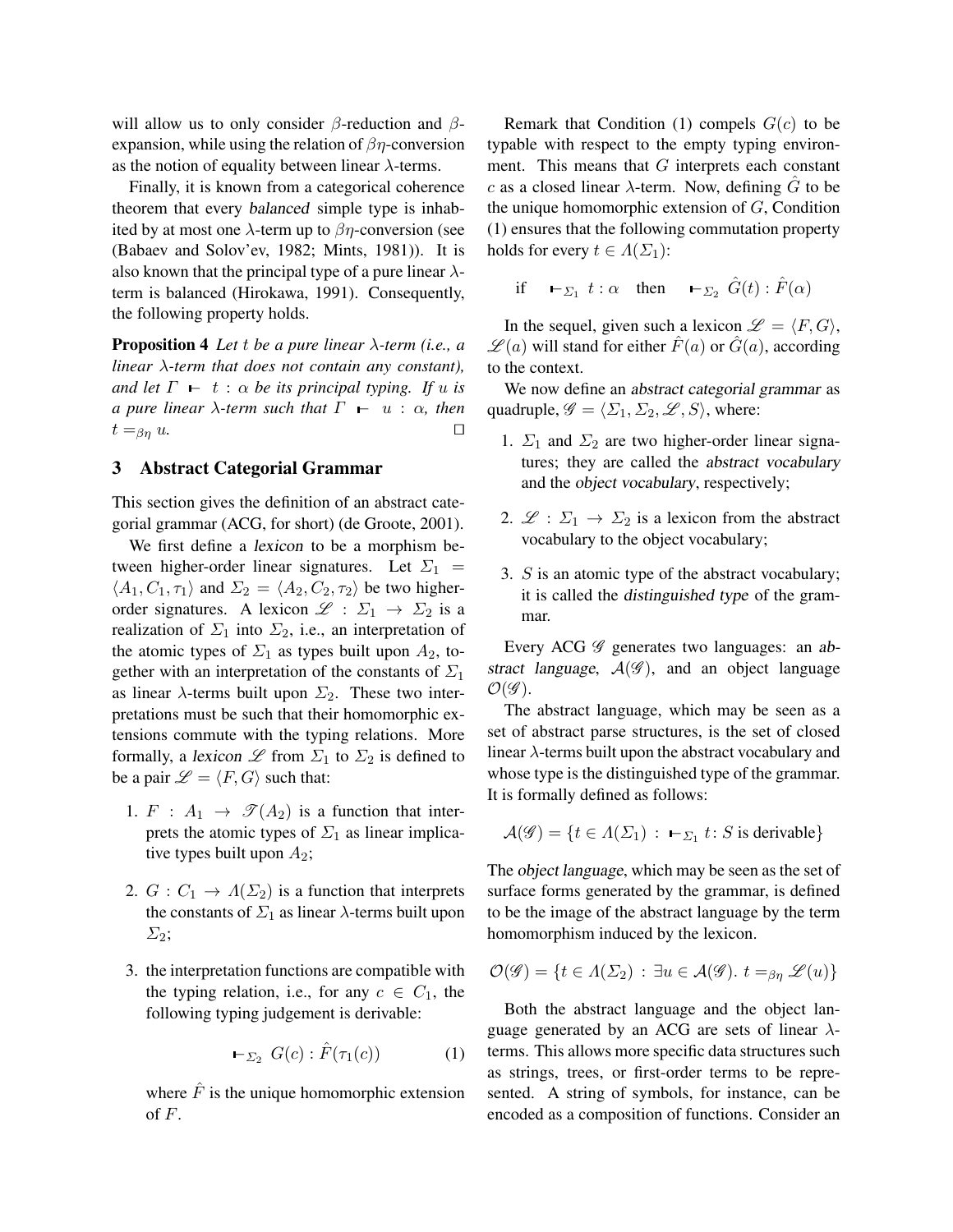MAN: N

\nWOMAN: N

\n
$$
N = N - \circ N
$$
\n
$$
A_s: N \to (NP_s \to \overline{S}) \to S
$$
\n
$$
A_o: N \to (NP_o \to \overline{S}) \to \overline{S}
$$
\nSEEK: 
$$
((NP_o \to S) \to \overline{S}) \to NP_s \to S
$$

\nINJ: 
$$
S \to \overline{S}
$$

Figure 1: The abstract vocabulary  $\Sigma_1$ 

$$
MAN := man : \sigma
$$
  
\n
$$
WOMAN := woman : \sigma
$$
  
\n
$$
WISE := \lambda x \cdot wise + x : \sigma \to \sigma
$$
  
\n
$$
A_s := \lambda xp \cdot p(a + x) : \sigma \to (\sigma \to \sigma) \to \sigma
$$
  
\n
$$
A_o := \lambda xp \cdot p(a + x) : \sigma \to (\sigma \to \sigma) \to \sigma
$$
  
\n
$$
SEEK := \lambda px \cdot p(\lambda y \cdot x + seeks + y) : ((\sigma \to \sigma) \to \sigma) \to \sigma \to \sigma
$$
  
\n
$$
INJ := \lambda x \cdot x : \sigma \to \sigma
$$



arbitrary atomic type s, and define  $\sigma \triangleq s - \circ s$  to be the type of strings. Then, a string such as 'abbac' may be represented by the linear  $\lambda$ -term:

$$
\lambda x.\, a\, (b\, (b\, (a\, (c\, x))))
$$

where the atomic strings 'a', 'b', and 'c' are declared to be constants of type  $\sigma$ . In this setting, the empty word is represented by the identity function:

$$
\epsilon \stackrel{\triangle}{=} \lambda x. x
$$

and concatenation is defined to be functional composition:

$$
_{-}+_{-}\triangleq\lambda\alpha.\,\lambda\beta.\,\lambda x.\,\alpha\,(\beta\,x),
$$

which is indeed an associative operator that admits the identity function as a unit.

We end this section by giving a fragment of a categorial grammar that will serve as a running example throughout the rest of this paper.<sup>1</sup>

The abstract vocabulary, which specifies the abstract parse structures, is given in Fig. 1. In this signature, the atomic types  $(N, NP_s, NP_o, \overline{S},$ S) must be thought of as atomic syntactic categories. The lexicon, which is given in Fig. 2, allows the abstract structures to be transformed in surface forms. These surface forms are strings that are built upon an object vocabulary,  $\Sigma_2$ , which includes the following atomic strings as constants of type  $\sigma$ : *man*, *woman*, *wise*, *a*,*seeks*.

For such a grammar, the parsing problem consists in deciding whether a possible surface form (i.e.,

<sup>&</sup>lt;sup>1</sup>This grammar, which follows the categorial type-logical tradition (Moortgat, 1997), has been devised in order to present the main difficulties encountered in ACG parsing: it is higher order (it assigns third-order types to the quantified noun phrases, and a fourth-order type to an intensional transitive verb such as *seek*); it is lexically ambiguous (it assigns two different lexical entries to the indefinite determiner); and it includes a nonlexicalized entry (the coercion operator INJ).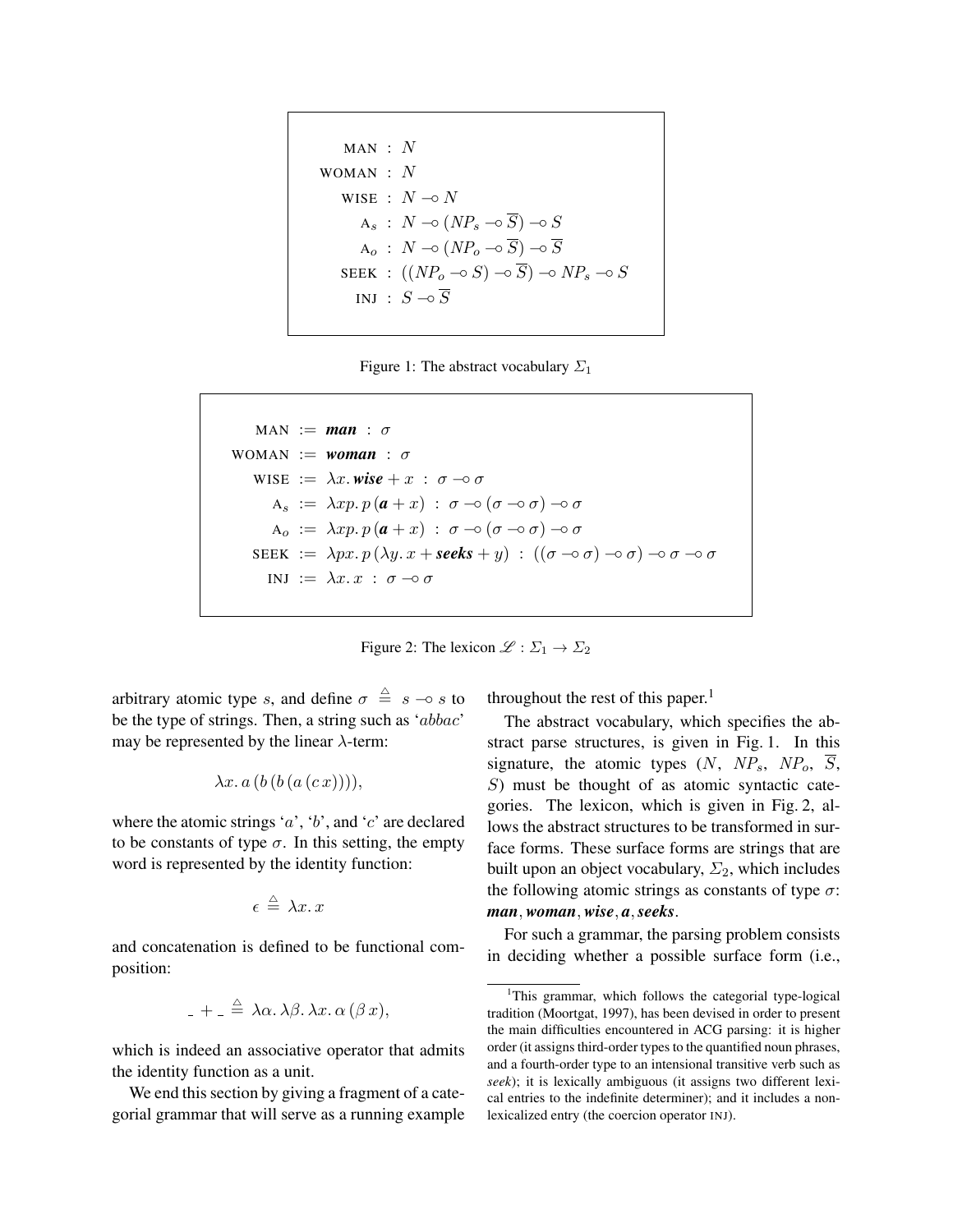term  $t \in \Lambda(\Sigma_2)$ ) belongs to the object vocabulary of the grammar. Spelling it out, is there an abstract parse structure (i.e., a term  $u \in \Lambda(\Sigma_1)$  of type S) whose image through the lexicon is the given surface form (i.e.,  $\mathscr{L}(u) = t$ ).

Consider, for instance, the following string:

$$
a + wise + woman + seeks + a + wise + man (2)
$$

One can show that it belongs to the object language of the grammar. Indeed, when applying the lexicon to the following abstract term:

$$
A_s \text{ (WISE WOMAN)}\n(\lambda x. INJ (SEEK (\lambda p. A_o (WISE MAN))\n(\lambda y. INJ (p y)))\nx))
$$
\n(3)

one obtains a  $\lambda$ -term that is  $\beta$ *n*-convertible to (2). In fact, it is even the case that (2) is ambiguous in the sense that there is another abstract term, essentially different from (3), whose image through the lexicon yields  $(2)$ .<sup>2</sup> This abstract term is the following:

$$
A_{s} \text{ (WISE WOMAN)}\n(\lambda x. A_{o} \text{ (WISE MAN)}\n(\lambda y. INJ (SEEK (\lambda p. INJ (p y)))\nx))) \qquad (4)
$$

# 4 Development of the parsing algorithm

In this section, we develop a parsing algorithm based on proof-search in the implicative fragment of linear logic. We start with a simple non-deterministic algorithm, which is rather inefficient but whose correctness and semi-completeness are obvious. Then, we proceed by stepwise refinement, preserving the correctness and semi-completeness of the algorithm.

By correctness, we mean that if the parsing algorithm answers positively then it is indeed the case that the input term belongs to the object language of the grammar. By semi-completeness, we mean that if the input term belongs to the object language of the grammar, then the parsing algorithm will eventually give a positive answer.

In the present state of knowledge, semicompleteness is the best we may expect. Indeed, the ACG membership problem is known to be equivalent to provability in multiplicative exponential logic (de Groote et al., 2004; Yoshinaka and Kanazawa, 2005), the decidability of which is still open.

#### 4.1 Generate and test

Our starting point is a simple *generate and test* algorithm:

- 1. *derive* S *using the rules of implicative linear logic with the types of the abstract constants* (Fig. 3) *as proper axioms;*
- 2. *interpret the obtained derivation as a linear* λ*-term (through the Curry-Howard isomorphism);*
- 3. *apply the lexicon to the resulting* λ*-term, and check whether it yields a term* βη*-convertible to the input term.*

 $N$  (MAN)  $N$  (WOMAN)  $N \multimap N$  $N \neg \circ (NP_s \neg \circ \overline{S}) \neg \circ S$  $N \negthinspace \circ \negthinspace (NP_o \negthinspace \negthinspace \circ \negthinspace \overline{S}) \negthinspace \circ \negthinspace \overline{S}$  $((NP<sub>o</sub> \neg o S) \neg o \overline{S}) \neg o NP<sub>s</sub> \neg o S$  $S \multimap \overline{S}$ 

Figure 3: The type of the abstract constants as proper axioms

The above algorithm is obviously correct. It is also semi-complete because it enumerates all the terms of the abstract language. Now, if the input term belongs to the object language of the grammar then its abstract parse structure(s) will eventually appear in the enumeration.

### 4.2 Type-driven search

The generate and test algorithm proceeds by trial and error without taking into account the form of the input term. In order to improve our algorithm, we must focus on the construction of an abstract term

 $2$ If the grammar was provided with a Montague semantics, the abstract parse structures (3) and (4) would correspond to the de dicto and de re readings, respectively.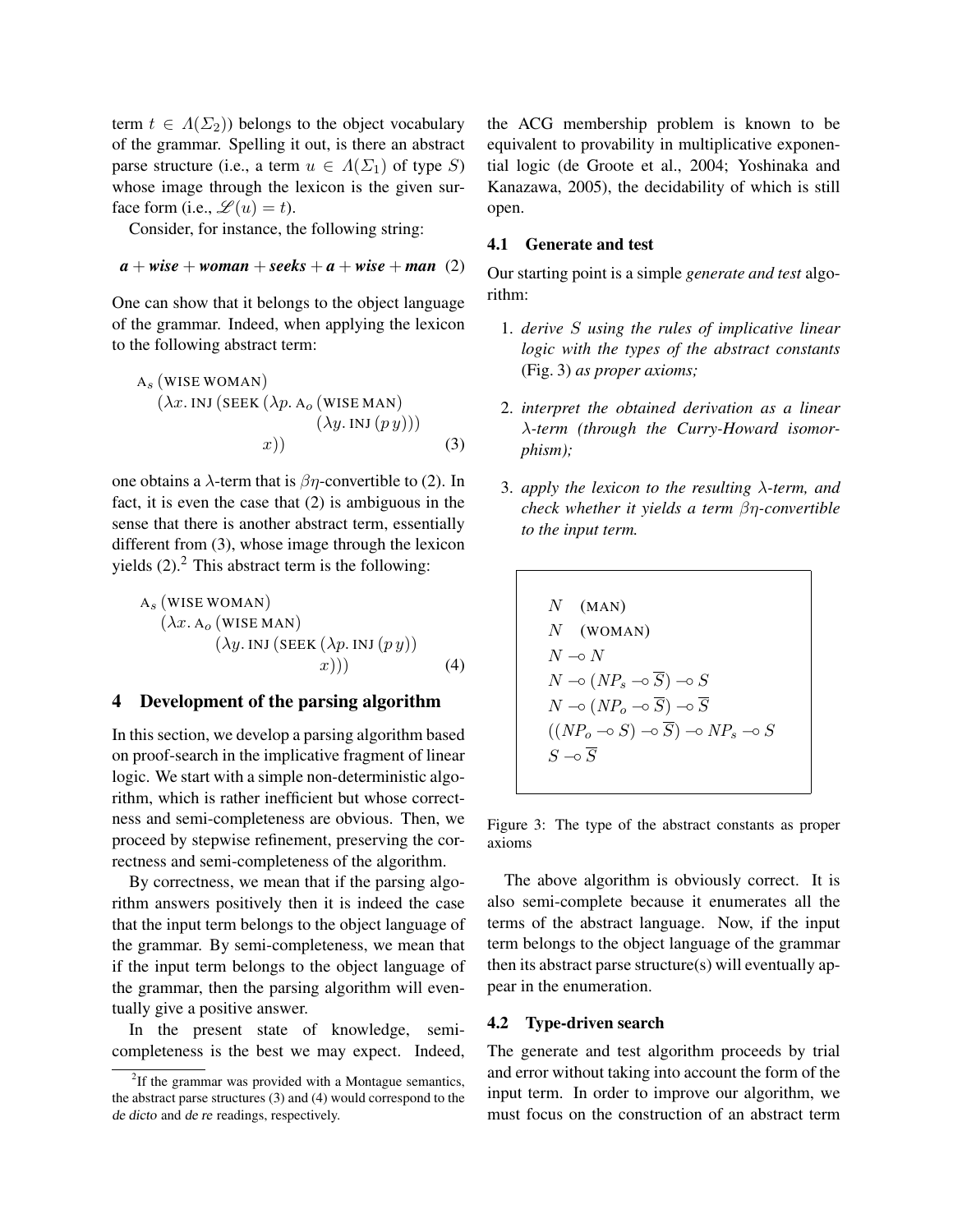whose image by the lexicon would be the input term. To this end, we take advantage of Proposition 4.

In general, the input term is not a pure  $\lambda$ -term. Consequently, in order to apply Proposition 4, we must consider each occurrence of a constant in the input term as a fresh free variable. Applying this idea to our example, we obtain the following principal typing that characterizes uniquely the input string (in  $\eta$ -long  $\beta$ -normal form):

$$
a1: s1 → s0, wise1: s2 → s1,\nwoman: s3 → s2, seeks: s4 → s3,\n a2: s5 → s4, wise2: s6 → s5, man: s7 → s6\n ← λz. a1 (wise1 (woman\n(seeks (a2 (wise2 (man z))))))) : s7 → s0
$$

The types assigned to the constant occurrences of the input term induce a new specialized object vocabulary, which we will call  $\Sigma_2^S$ . We take for granted the definition of the forgetful homomorphism

$$
|\cdot|:\Sigma_2^S\to\Sigma_2
$$

that allows to project  $\Sigma_2^S$  on  $\Sigma_2$ . Roughly speaking, this forgetful homomorphism consists simply in identifying the several occurences of a same object constant. Remark that at the level of the types, this forgetful homomorphism is a relabeling because the input string has been given in  $\eta$ -long form. In our case, this relabeling is the following one:

$$
|s_i| = s \quad (0 \le i \le 7)
$$

The next step is to adapt the abstract vocabulary and the lexicon to this specialized object vocabulary. We start with the abstract atomic types. Let  $a \in$  $A_{\Sigma_1}$ , and define the set  $\xi(a)$  as follows:

$$
\xi(a) = \{ \alpha \in \mathcal{T}(A_{\Sigma_2^S}) \, : \, |\alpha| = \mathcal{L}(\tau_{\Sigma_1}(a)) \}
$$

For instance, we have:

$$
\xi(N) = \{ s_i \to s_j \, : \, 0 \le i \le 7 \, \& \, 0 \le j \le 7 \}
$$

Then we define the set of atomic types of the specialized abstract signature as follows:

$$
A_{\Sigma_1^S} = \{a_\alpha : a \in A_{\Sigma_1} \& \alpha \in \xi(a)\}
$$

and we let

$$
\mathcal{L}^S(a_\alpha) = \alpha
$$

Back to our example, it means that the specialised abstract signature contains 64 copies of N:

$$
N_{s_0 \to s_0}, N_{s_0 \to s_1}, \dots N_{s_0 \to s_7},
$$
  
\n
$$
\vdots \qquad \vdots
$$
  
\n
$$
N_{s_7 \to s_0}, N_{s_7 \to s_1}, \dots N_{s_7 \to s_7}.
$$

In order to accommodate the abstract constants, we look at the lexicon. Consider the first two lexical entries. Their typing, according to the specialized object vocabulary, is as follows:

$$
MAN := \lambda z.\text{man } z : s_7 \rightarrow s_6
$$

$$
WOMAN := \lambda z.\text{woman } z : s_3 \neg \circ s_2
$$

Accordingly, we let the specialized abstract vocabulary contain the following two constants:

$$
\begin{aligned}\n\text{MAN} &: N_{s_7 \to s_6} \\
\text{WOMAN} &: N_{s_3 \to s_2}\n\end{aligned}
$$

Consider now the third entry:

$$
\text{WISE} := \lambda xz \text{.} \textit{wise} \left( x \, z \right) : (s \, \text{--} \, s) \, \text{--} \, s \, \text{--} \, s
$$

There are two ways of specializing it. On the one hand, the object constant *wise* may be replaced by its first occurrence (*wise*<sub>1</sub>) or by its second one (*wise*<sub>2</sub>). On the other hand, each occurrence of the atomic type s may be instantiated by one of  $s_0$ ,  $s_1$ , ...,  $s_7$ . This give rise to 8,192 a priori possibilities. These possibilities, however, do not all correspond to actual typing judgements. Filtering out the ill-typed ones (which is effective since typing is decidable), we are left with 16 new lexical entries which obey the following schemes:

$$
\begin{aligned}\n\text{WISE}_{1i} &:= \lambda xz.\text{wise}_1(xz) : \\
& (s_i \neg s_2) \neg s_i \neg s_1 \quad (0 \le i \le 7) \\
\text{WISE}_{2i} &:= \lambda xz.\text{wise}_2(xz) : \\
& (s_i \neg s_6) \neg s_i \neg s_5 \quad (0 \le i \le 7)\n\end{aligned}
$$

and we add the following 16 constants to the specialized abstract vocabulary:

WISE<sub>1</sub>*i* :  $N_{s_i \to s_2} \to N_{s_i \to s_1}$  (0 ≤ *i* ≤ 7)

WISE<sub>2*i*</sub> :  $N_{s_i \to s_6}$   $\to N_{s_i \to s_5}$   $(0 \le i \le 7)$ 

By proceeding in the same way with the other lexical entries, we obtain a new specialized abstract signature  $\Sigma_1^S$  together with a new specialized lexicon:

$$
\mathscr{L}^S : \Sigma^S_1 \to \Sigma^S_2
$$

Clearly, there exists a forgetful homomorphism between  $\Sigma_1^S$  and  $\Sigma_1$ , and the specialized abstract signature and specialized lexicon are such that the following diagram commutes: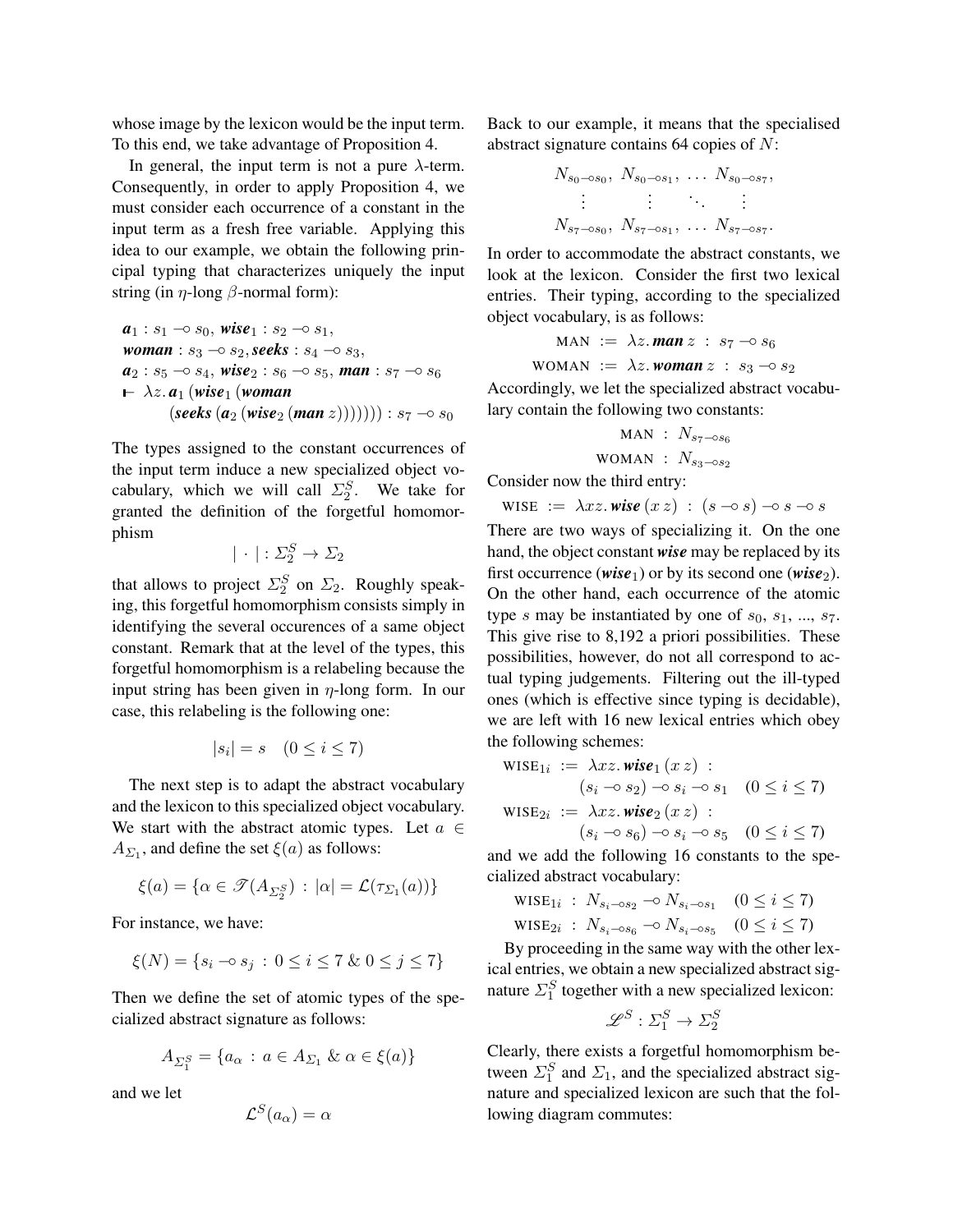

We may now use the specialized grammar to drive the proof-search on which the generate and test algorithm is based. Remember that the specialized object type assigned to the input string is  $s_7$  – $\circ s_0$ . Our parsing problem is then reduced to the following proofsearch problem:

*derive*  $S_{s_7-○s_0}$  *using the rules of implicative linear logic with the types of the specialized abstract constants as proper axioms.*

Now, suppose that we derive  $S_{s_7 \sim s_0}$ , and that  $t \in \Lambda(\Sigma_1^S)$  is the specialized abstract linear  $\lambda$ -term corresponding to this derivation. By construction of the specialized grammar, we have that:

$$
\vdash_{\varSigma_2^S} \mathscr{L}^s(t) : s_7 \multimap s_0 \tag{5}
$$

Then, by Proposition 4, we have that

$$
\mathscr{L}^s(t) =_{\beta\eta} \lambda z. \mathbf{a}_1 \left( \text{wise}_1 \left( \text{woman} \left( \text{seeks} \right) \right) \right) \right) \tag{6}
$$

because

$$
\vdash_{\varSigma_2^S} \lambda z. a_1 (wise_1 (woman (seeks (a_2 (wise_2 (man z)))))) : s_7 \neg \circ s_0 \quad (7)
$$

amounts to a principal typing. Finally, by taking  $t' = |t|$ , we obtain a term  $t' \in \Lambda(\Sigma_1)$  such that:

$$
\mathscr{L}(t') =_{\beta\eta} \lambda z. \, a \, (wise \, (woman \, (seeks (a \, (wise \, (man \, z)))))))
$$
 (8)

This shows the correctness of the algorithm.

To establish its semi-completeness, suppose that there exists an abstract linear  $\lambda$ -term  $t' \in \Lambda(\Sigma_1)$ such that (8). From this, one can easily construct a term  $t \in \Lambda(\Sigma_1^S)$  of type S such that  $|t| = t'$ and Equation (6) holds. Since the lexical entries are given in  $\eta$ -long forms, so is  $\mathcal{L}^{s}(t)$ . Then, because the specialized input term is in  $\eta$ -long  $\beta$ -normal form, by Proposition 3, we have that:

$$
\mathscr{L}^{s}(t) \rightarrow_{\beta} \lambda z. a_1 (wise_1 (woman (seeks (a_2 (wise_2 (man z)))))))
$$
 (9)

Then, (5) follows from (7) and (9) by Proposition 2. From this, it is not too difficult to establish that  $t$  is of type  $S_{s_7\sim s_0}$ .

# 4.3 Proof-search in the implicative fragment of linear logic

The type-driven algorithm that we have sketched presents two serious defects. On the one hand, the construction of the specialized grammar is both time and space consuming. For our simple running example, for instance, we would obtain 6,226 specialized lexical entries. On the other hand, the reduction depends upon the input string.

In order to circumvent these difficulties, consider again the specialized lexical entries corresponding to the third lexical entry of the original grammar:

$$
\begin{aligned}\n\text{WISE}_{10} &:= \lambda xz.\text{wise}_1(xz) : \\
& (s_0 \neg s_2) \neg s_0 \neg s_1 \\
\text{WISE}_{11} &:= \lambda xz.\text{wise}_1(xz) : \\
& (s_1 \neg s_2) \neg s_1 \neg s_1 \\
& \vdots \\
& (s_7 \neg s_2) \neg s_7 \neg s_1 \\
\text{WISE}_{20} &:= \lambda xz.\text{wise}_2(xz) : \\
& (s_0 \neg s_6) \neg s_0 \neg s_5 \\
\text{WISE}_{21} &:= \lambda xz.\text{wise}_2(xz) : \\
& (s_1 \neg s_6) \neg s_1 \neg s_5 \\
& \vdots \\
\text{WISE}_{27} &:= \lambda xz.\text{wise}_2(xz) : \\
& (s_7 \neg s_6) \neg s_7 \neg s_5\n\end{aligned}
$$

In fact, all the specialized object types assigned to these lexical entries are instances of the principal typing of the corresponding lexical entry of the original lexicon:

$$
\textit{wise}: j \multimap i \ \vdash \ \lambda x z \textit{.wise} \ (x \ z) : (k \multimap j) \multimap k \multimap i
$$

This means that if the specialized object vocabulary assigns the constant *wise* with the following type:

$$
\text{wise}: j \to i \tag{10}
$$

then the specialized abstract vocabulary should contain abstract constants obeying the following type scheme:

$$
N_{k \to j} \to N_{k \to i} \tag{11}
$$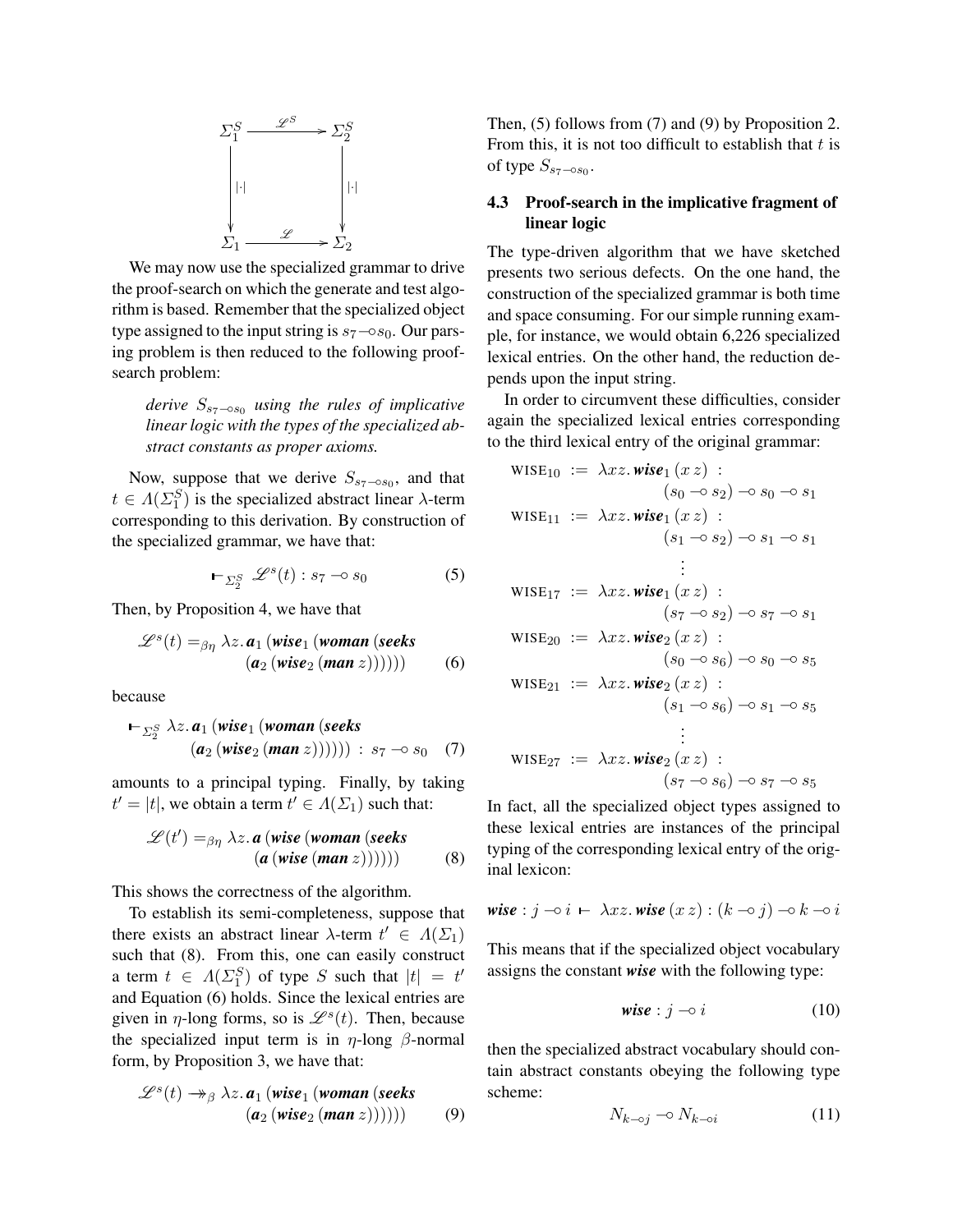$$  $$ *wise*[ $i, j$ ]  $\vdash N[j, k] \multimap N[i, k]$  $\boldsymbol{a}[i,j] \leftarrow N[j,k] \multimap (NP_s[i,k] \multimap \overline{S}[l,m]) \multimap S[l,m]$  $\boldsymbol{a}[i,j] \leftarrow N[j,k] \multimap (NP_o[i,k] \multimap \overline{S}[l,m]) \multimap \overline{S}[l,m]$  $\textit{seeks}[i,j] \vdash ((NP_o[j,k] \multimap S[l,k]) \multimap \overline{S}[m,n]) \multimap NP_s[l,i] \multimap S[m,n]$  $\vdash S[i,j] \multimap S[i,j]$ 

Figure 4: The lexicon as a linear logic program

$$
\frac{\Gamma \vdash man[i,j]}{\Gamma \vdash N[i,j]} \text{ (M)} \qquad \frac{\Gamma \vdash woman[i,j]}{\Gamma \vdash N[i,j]} \text{ (W)} \qquad \frac{\Gamma \vdash wise[i,j] \quad \Delta \vdash N[j,k]}{\Gamma, \Delta \vdash N[i,k]} \text{ (WI)}
$$
\n
$$
\frac{\Gamma \vdash a[i,j] \qquad \Delta \vdash N[j,k] \qquad \Theta, NP_s[i,k] \vdash \overline{S}[l,m]}{\Gamma, \Delta, \Theta \vdash S[l,m]} \text{ (A}_s)}
$$
\n
$$
\frac{\Gamma \vdash a[i,j] \qquad \Delta \vdash N[j,k] \qquad \Theta, NP_o[i,k] \vdash \overline{S}[l,m]}{\Gamma, \Delta, \Theta \vdash \overline{S}[l,m]} \text{ (A}_o)}
$$
\n
$$
\frac{\Gamma \vdash seeks[i,j] \qquad \Delta, NP_o[j,k] \multimap S[l,k] \vdash \overline{S}[m,n] \qquad \Theta \vdash NP_s[l,i]}{\Gamma, \Delta, \Theta \vdash S[m,n]} \qquad \Theta \vdash NP_s[l,i]} \text{ (S)}
$$
\n
$$
\frac{\Gamma \vdash S[i,j]}{\Gamma \vdash \overline{S}[i,j]} \text{ (I)}
$$

Figure 5: The lexicon as a set of inference rules

Writing  $N[j, k]$  for  $N_{k-oj}$  and representing (10) by the predicate  $wise[i, j]$ , we may represent the dependence between 10 and 11 by the following linear logic sequent: $3$ 

$$
\textit{wise}[i, j] \leftarrow N[j, k] \leftarrow N[i, k]
$$

Applying the same process to the other lexical entries, we end up with the set of sequents given in Fig. 4. Our parsing problem amounts then to a proofsearch problem in linear logic:

*derive*

*a*[0, 1], *wise*[1, 2], *woman*[2, 3],*seeks*[3, 4],  $a[4, 5]$ , *wise*[5, 6],  $man[6, 7]$  –  $S[0, 7]$ 

*using the rules of implicative linear logic with the set of sequents of Fig. 4 as proper axioms.*

We give in Fig. 6 and Fig. 7 (in the annex) the derivations corresponding to the de dicto parsing (3) and to the de re parsing (4). These two derivations use the inference rules given in Fig. 5, which are equivalent to the sequents of Fig. 4.

# Acknowledgments

I am grateful to Makoto Kanazawa for fruitful discussions about his work on parsing as datalog

<sup>&</sup>lt;sup>3</sup>Following (Kanazawa, 2011) and (Kanazawa, 2007), when writing  $N[j, k]$  for  $N_{k-oj}$ , we write the variables in the reverse order.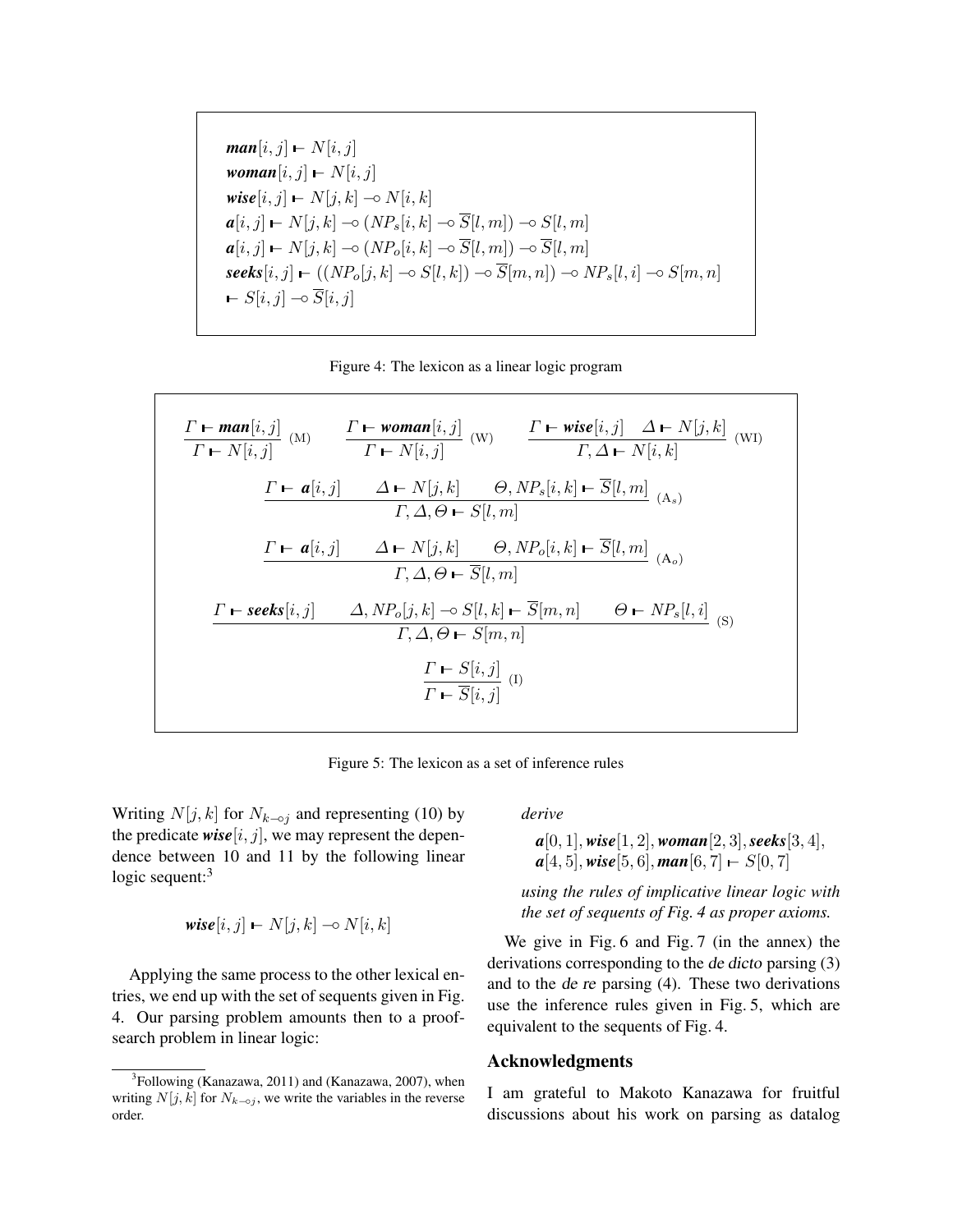queries. A preliminary version of the results reported in this paper has been presented in a talk given in June 2007 at the Colloquium in Honor of Gerard Huet on the occasion of his 60th birth- ´ day. This work has been supported by the French agency *Agence Nationale de la Recherche* (ANR-12-CORD-0004).

# References

- A.A. Babaev and S.V. Solov'ev. 1982. A coherence theorem for canonical morphisms in cartesian closed categories. *Journal of Soviet Mathematics*, 20(4):2263– 2279. Original in Russian: Zapiski Nauchnykh Seminarov Leningradskogo Otdeleniya Matematicheskogo Instituta imeni V. A. Steklova Akademii Nauk SSSR (LOMI), 88:3–29, 1979.
- H.P. Barendregt. 1984. *The lambda calculus, its syntax and semantics*. North-Holland, revised edition.
- Ph. de Groote, B. Guillaume, and S. Salvati. 2004. Vector addition tree automata. In *Proceedings of the 19th annual IEEE symposium on logic in computer science*, pages 64–73.
- Ph. de Groote. 2001. Towards abstract categorial grammars. In *Association for Computational Linguistics, 39th Annual Meeting and 10th Conference of the European Chapter, Proceedings of the Conference*, pages 148–155.
- J.-Y. Girard. 1987. Linear logic. *Theoretical Computer Science*, 50:1–102.
- J.R. Hindley. 1969. The principal type-scheme of an object in combinatory logic. *Transaction of the American Mathematical Society*, 146:29–60.
- S. Hirokawa. 1991. Principal type-schemes of bcilambda-terms. In T. Ito and A.R. Meyer, editors, *Theoretical Aspects of Computer Software, TACS'91*, volume 526 of *Lecture Notes in Computer Science*, pages 633–650. Springer-Verlag.
- M. Kanazawa. 2007. Parsing and generation as datalog queries. In *Proceedings of the 45th Annual Meeting of the Association for Computational Linguistics*, pages 176–183. Association for Computational Linguistics.
- M. Kanazawa. 2011. Parsing and generation as datalog query evaluation. Last revised August 26, 2011. 74 pages. (Under review).
- G.E. Mints. 1981. Closed categories and the theory of proofs. *Journal of Soviet Mathematics*, 15(1):45– 62. Original in Russian: Zapiski Nauchnykh Seminarov Leningradskogo Otdeleniya Matematicheskogo Instituta imeni V. A. Steklova Akademii Nauk SSSR (LOMI), 68:83–114, 1977.
- M. Moortgat. 1997. Categorial type logics. In J. van Benthem and A. ter Meulen, editors, *Handbook of Logic and Language*, chapter 2. Elsevier.
- R. Yoshinaka and M. Kanazawa. 2005. The complexity and generative capacity of lexicalized abstract categorial grammars. In Philippe Blache, E. Stabler, J. Busquets, and R. Moot, editors, *Logical Aspects of Computational Linguistics, LACL 2005*, volume 3492 of *Lecture Notes in Computer Science*, pages 330–346. Springer-Verlag.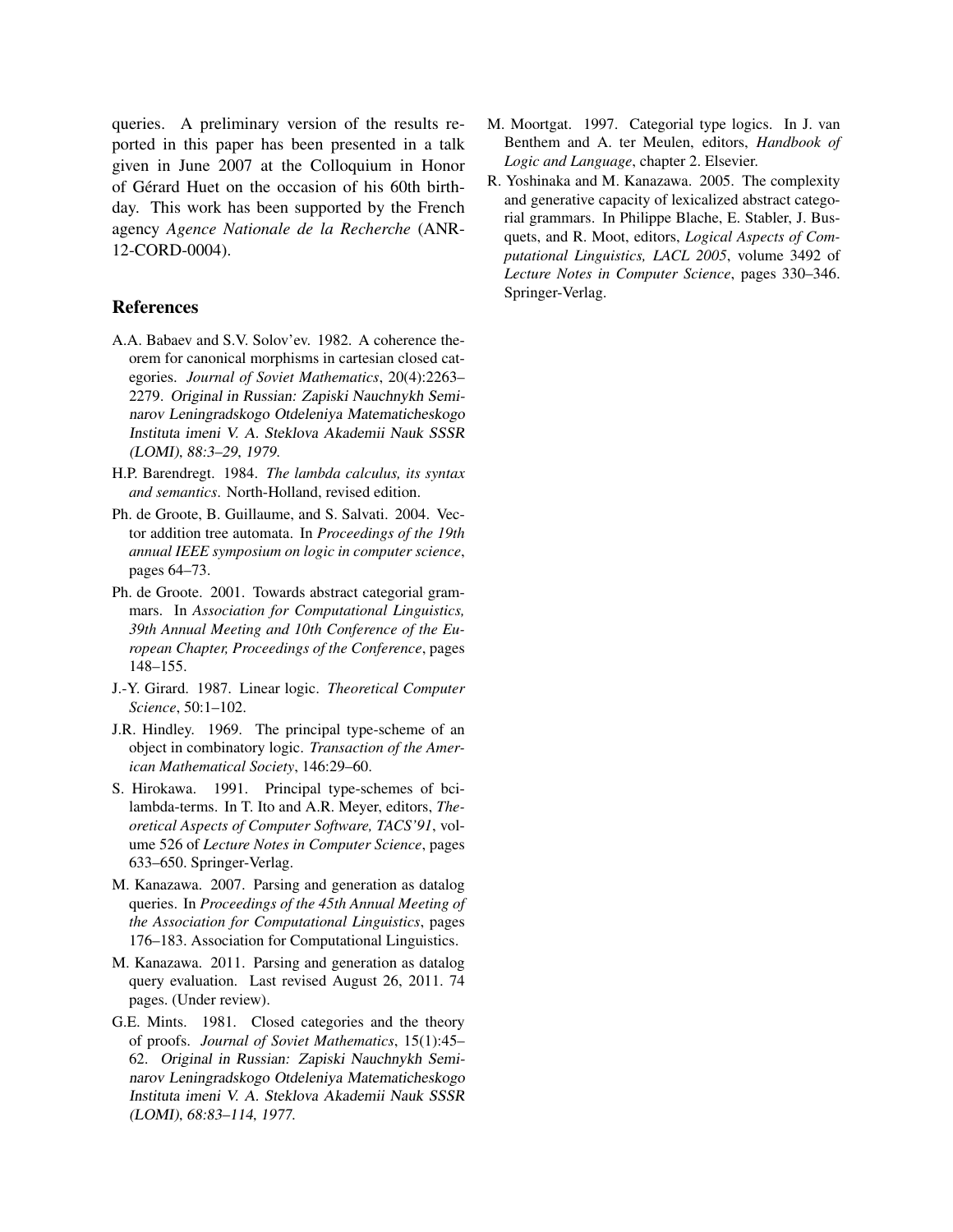

Figure 6: The derivation corresponding to  $A_s$  (WISE WOMAN) ( $\lambda x$ . INJ (SEEK ( $\lambda p$ .  $A_o$  (WISE MAN)  $(\lambda y$ . INJ  $(p y)$ )) $x)$ ) Figure 6: The derivation corresponding to A<sub>s</sub> (WISE WOMAN) (λx. INJ (SEEK (λp. A<sub>o</sub> (WISE MAN) (λy. INJ (p y))) x))